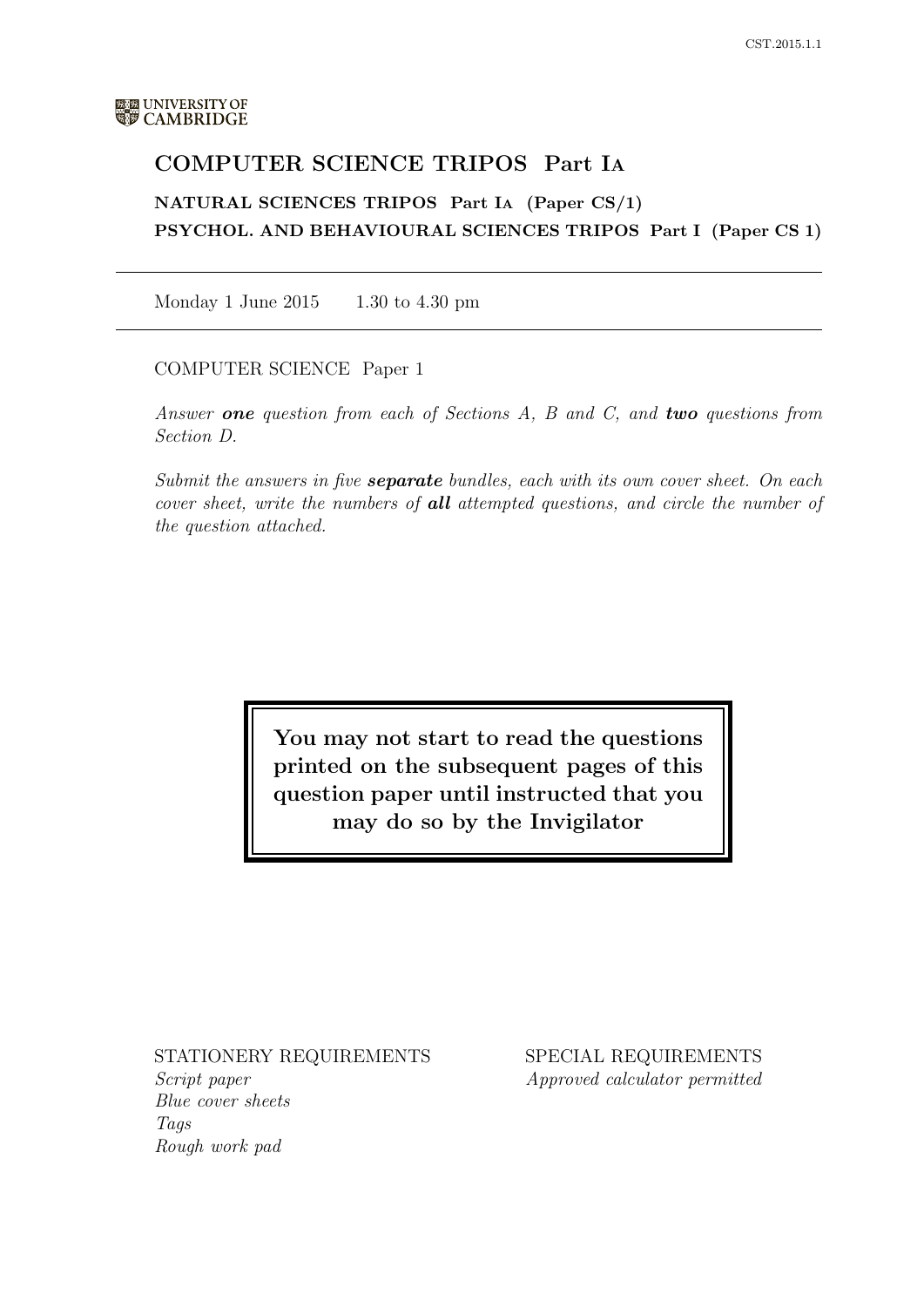#### SECTION A

#### 1 Foundations of Computer Science

- (a) Write brief notes about a tree representation of functional arrays, subscripted by positive integers according to their representation in binary notation. How efficient are the lookup and update operations? [6 marks]
- (b) Write an ML function arrayoflist to convert the list  $[x_1, \ldots, x_n]$  to the corresponding functional array having  $x_i$  at subscript position i for  $i = 1, \ldots, n$ . Your function should not call the update operation. [6 marks]
- (c) Consider the task of finding out which elements of an array satisfy the predicate p, returning the corresponding subscript positions as a list. For example, the list [2, 3, 6] indicates that these three designated array elements, and no others, satisfy p. Write an ML functional to do this for a given array and predicate, returning the subscripts in increasing order. [8 marks]

All ML code must be explained clearly and should be free of needless complexity.

#### 2 Foundations of Computer Science

(a) Write brief notes on programming with lazy lists in ML. Your answer should include the definition of a polymorphic type of infinite lazy lists, a function to return the tail of a lazy list, a function to create the infinite list of all positive integers, and an apply-to-all functional analogous to the list functional map.

[6 marks]

(b) Write a function diag that takes a lazy list of lazy lists,

$$
[[z_{11}, z_{12}, z_{13}, \ldots],\n[z_{21}, z_{22}, z_{23}, \ldots],\n[z_{31}, z_{32}, z_{33}, \ldots], \ldots]
$$
\n
$$
(*)
$$

and returns the diagonal, namely the lazy list  $[z_{11}, z_{22}, z_{33}, \ldots]$ . [3 marks]

- (c) Write a function that takes two lazy lists  $[x_1, x_2, x_3, \ldots]$  and  $[y_1, y_2, y_3, \ldots]$  and a function f of two arguments; it should return a lazy list of lazy lists like (∗) above, with  $z_{ij} = \mathbf{f} x_i y_j$ . . [3 marks]
- (d) Write a function that converts a lazy list of lazy lists like  $(*)$  above to a lazy list whose elements are all of the  $z_{ij}$ , enumerated in some order. [8 marks]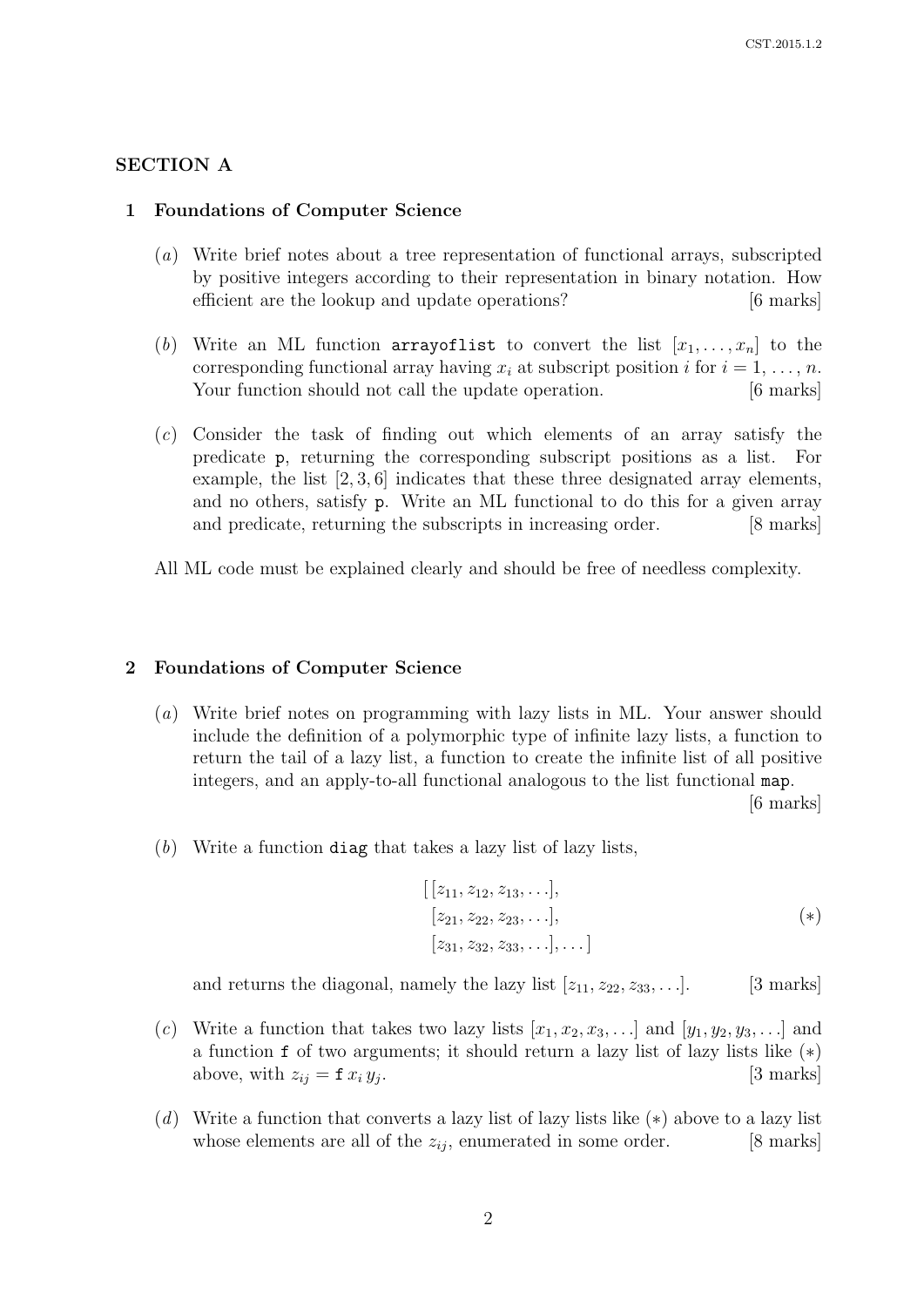### SECTION B

### 3 Object-Oriented Programming

The Java class below defines a queue data structure with a fixed capacity.

```
public class FixedCapacityQueue {
        int[] mData = null;int mHead=0; // index of first full cell
        int mTail=0; // index of next empty cell
        public FixedCapacityQueue(int capacity) {
                mData = new int[capacity];}
        public boolean enqueue(int x) {
                if (mTail==mData.length) return false;
                mData[mTail]=x;mTail++;
                return true;
        }
        public int dequeue() {
                if (mTail==mHead) return -1;
                int v=mData[mHead];
                mHead++;
                return v;
        }
}
```
- (a) Explain the risks posed by the lack of access modifiers specified on the state. Which access modifier is appropriate for these entities? [3 marks]
- (b) Discuss the choice to signal enqueue and dequeue errors using return values of false and -1, respectively. Suggest a better alternative and modify enqueue and dequeue to use it. [5 marks]
- $(c)$  Explain how an enqueue operation on a FixedCapacityQueue object could fail with an error even when there are fewer items in the queue than the assigned capacity of the object. Show how to fix this. [3 marks]
- (d) Rewrite the class to use Java's Generics so that it can be used to represent queues of arbitrary objects (Integers, Strings, etc). Use the java.util.ArrayList class instead of int[] for the type of mData. [4 marks]
- (e) Explain why it was necessary to replace the int [] type of mData in part  $(d)$ , and why **ArrayList** does not suffer from the same issue. [5 marks]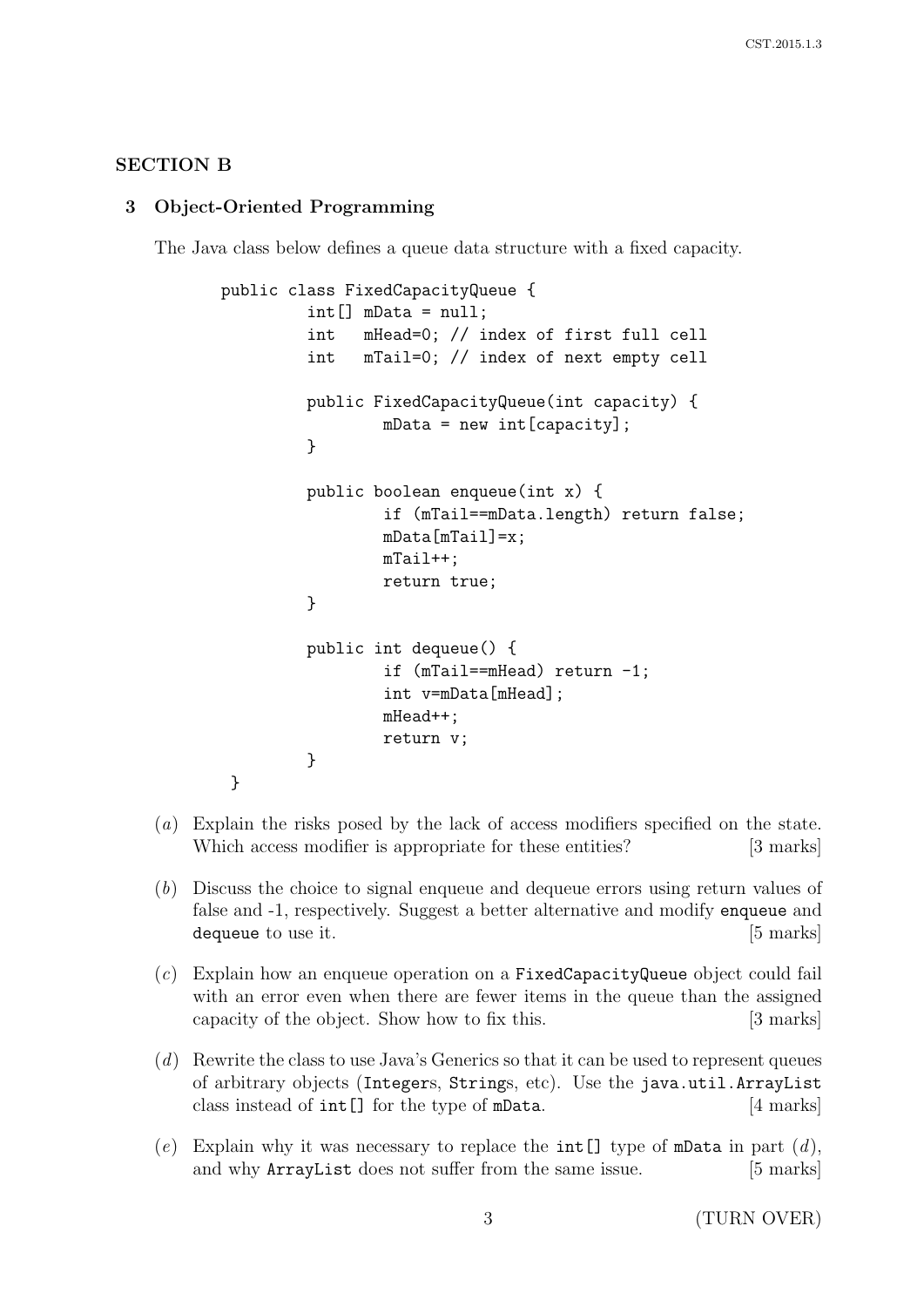## 4 Object-Oriented Programming

A developer wishes to create a photo library application that can auto-detect faces in images to assist labelling. They wish to use some commercially available Java face detection software. The source to this software is unavailable—only the Java bytecode and documentation are supplied. The two key classes are as follows:

| Class name | Method prototype                               |
|------------|------------------------------------------------|
| Image      | Constructor                                    |
|            | public Image(byte[] imageData, int w, int h)   |
|            | // Get the image value at pixel $(x,y)$        |
|            | public byte getPixel(int x, int y)             |
|            | // Set the image pixel at $(x,y)$ to value val |
|            | public void setPixel(int x, int y, byte val)   |
|            | // Get the image width                         |
|            | public int getWidth()                          |
|            | // Get the image height                        |
|            | public int getHeight()                         |
| Algorithm  | // Search for and mark the faces in Image im   |
|            | public static void markFaces (Image im)        |

- (a) Explain what is meant by source code, machine code and Java bytecode. Give two advantages of distributing Java software as bytecode rather than source code. [5 marks]
- (b) Explain why markFaces() is declared static.  $[1 \text{ mark}]$
- $(c)$  The developer wishes to add filename information in the form of a **String** to all of the Image instances. Show how to achieve this efficiently using inheritance. [4 marks]
- (d) The developer wishes to know whether the markFaces() method visits every pixel in the image or uses a more intelligent search strategy. Provide a new class definition that can be used to determine the search sequence. Your class should be able to *temporarily* augment an Image object with logging capabilities while it is being processed by markFaces().

[Hint: You may find it useful to apply a common design pattern.]

[10 marks]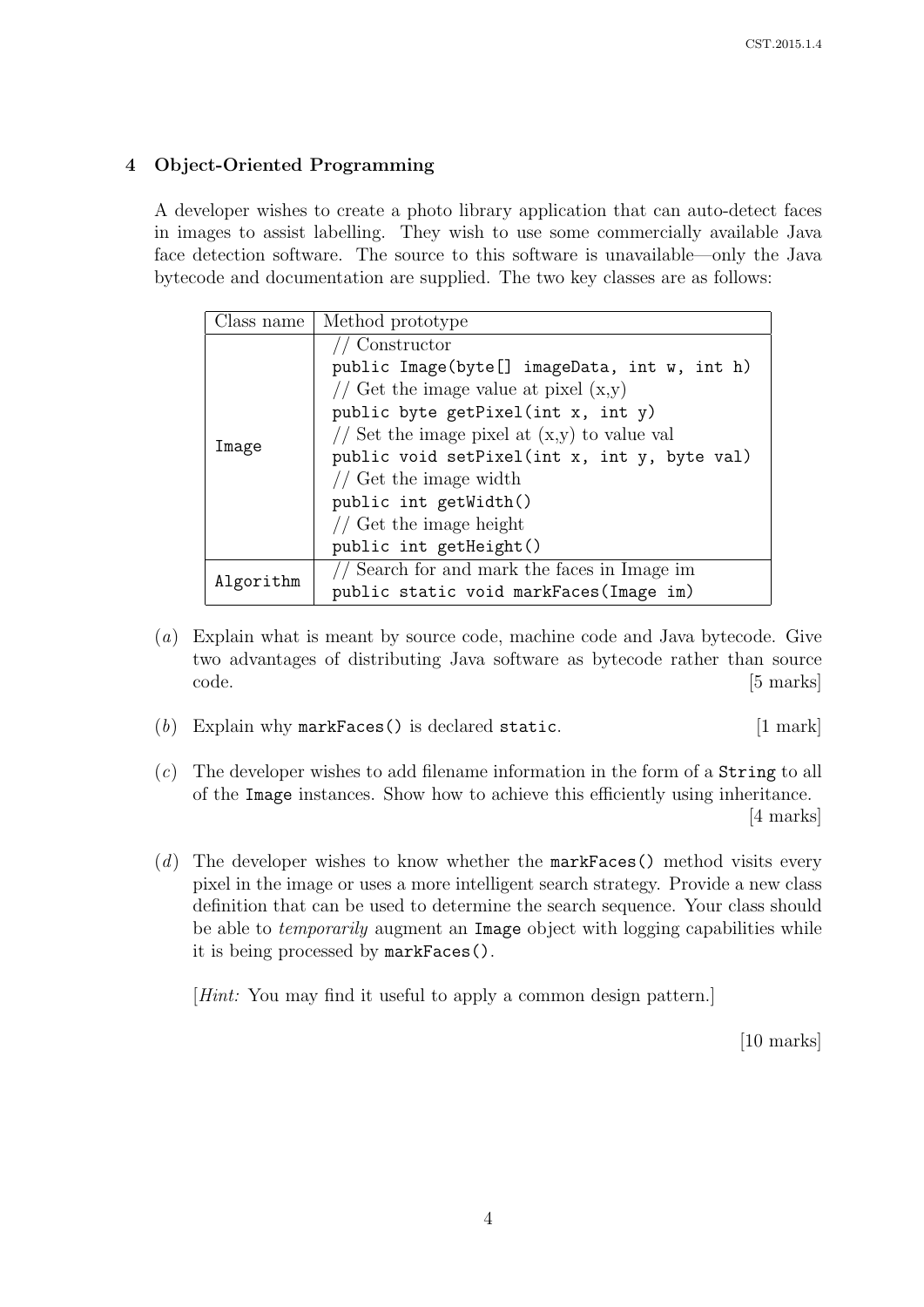## SECTION C

### 5 Numerical Methods

(a) Consider the iteration:

$$
x_{n+1} = (2x_n + N/x_n^2)/3
$$

- (i) The iteration converges to give what useful property of the constant argument N? [2 marks]
- $(ii)$  Examine whether the above iteration should work for all possible values of N and  $x_0$ ? [6 marks]
- $(iii)$  Find the order of convergence for the above iteration. You may use standard results but do not simply state an order without justification. [3 marks]
- (b) Cholesky provides an approach to solving certain systems of simultaneous equations. His method (and similar methods) perform upper/lower triangle decomposition of the equation coefficient matrix A such that  $A = LU$  and  $U^T = L.$ 
	- (i) Under what circumstances can Cholesky's method be used? Can it be used if A is already a triangular matrix and, if not, what should be done instead? [3 marks]
	- (ii) Give expressions for two of the four values in the upper-left  $2\times 2$  sub-matrix of  $L$  in terms of the elements of  $A$ . [2 marks]
	- (*iii*) When is Cholesky's method preferred over general Gaussian Elimination and what advantage does it provide? [3 marks]
	- (*iv*) Why might the decomposition  $A = LDU$  be preferable to an LU decompostion given that  $D$  is a diagonal matrix? [1 mark]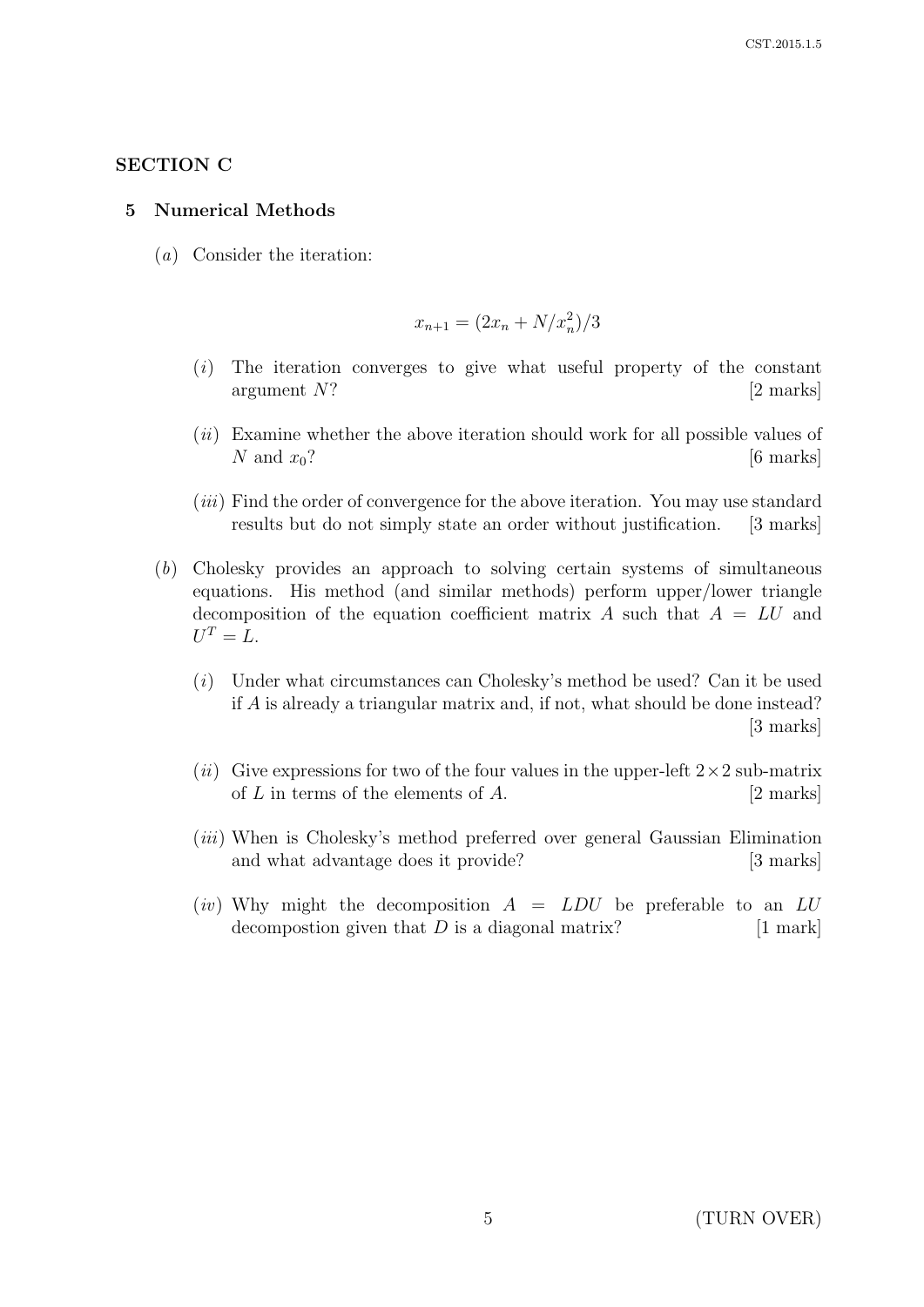#### 6 Numerical Methods

- $(a)$  (i) How and why is normalisation performed on a floating-point number at the end of an arithmetic operation? [4 marks]
	- $(ii)$  Assuming both operands are normalised and nonzero, what is the maximum degree (number of shifts) of normalisation required in the result of a floating point multiplication? Ignore zero and denormal results. [5 marks]
- (b) A watertight capsule containing scientific instruments is dropped from a high-altitude plane into the ocean where it must approach close to the sea bottom before floating up for retrieval by a boat. You are provided with subroutines that compute water and air resistance from velocity. Collision with the ocean bottom is a mission failure.
	- $(i)$  Set up a state vector and sketch code for a finite-difference, time-domain simulation of the trajectory in one dimension. Include a check for mission failure. [5 marks]
	- $(ii)$  What three issues will affect your choice of simulation timestep?

[3 marks]

 $(iii)$  Your simulation is now re-coded using interval arithmetic. New subroutines for resistance are provided with interval domain and range giving a pair with the maximum and minimum resistance likely to be encountered. All input parameters are likewise coded as pairs. Summarise how this will affect the state vector and your code. [3 marks]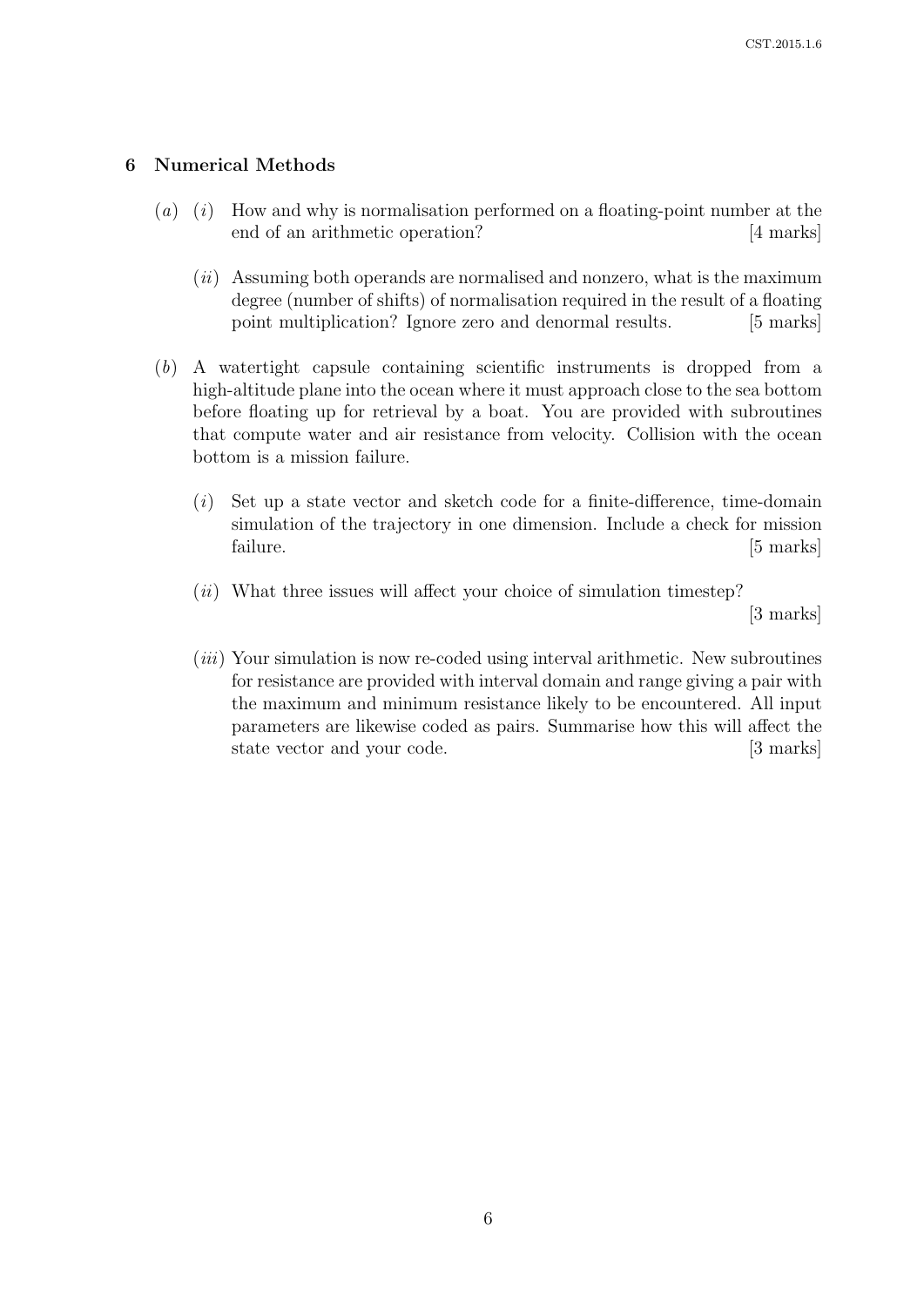[8 marks]

### SECTION D

#### 7 Algorithms

Reminders: A red-black tree has leaf nodes (black) and may have non-leaf nodes (red or black). The height of a red-black tree is the number of edges on the longest path from the root to any leaf.

Mathematical hint:  $\sum_{j=1}^{k} 2^{-j} = 1 - 2^{-k}$ 

(a) Indicate whether each of the following trees is or is not a valid red-black tree. Justify your answers with reference to the defining invariants of red-black trees. You may, but do not have to, redraw the trees if it helps you clarify a point.



- (b) Let  $r(h), b(h), l(h)$  respectively represent the number of red non-leaf nodes, the number of black non-leaf nodes, and the number of leaf nodes in a red-black tree as a function of the height  $h$  of the tree. Under each of the conditions stated below, and assuming that the tree has as few red nodes as possible, derive mathematical expressions for  $r(h)$ ,  $b(h)$ ,  $l(h)$ , preferably in closed form. Clearly justify your answers, with drawings if appropriate. Expressions that are valid only for even (or odd) values of h can still earn full marks if properly derived and explained.
	- (i) Derive the  $r(h)$ ,  $b(h)$ ,  $l(h)$  expressions assuming that the red-black tree has the largest possible number of nodes for a given height  $h$ . [6 marks]
	- (ii) Derive the  $r(h)$ ,  $b(h)$ ,  $l(h)$  expressions assuming that the red-black tree has the smallest possible number of nodes for a given height  $h$ . [6 marks]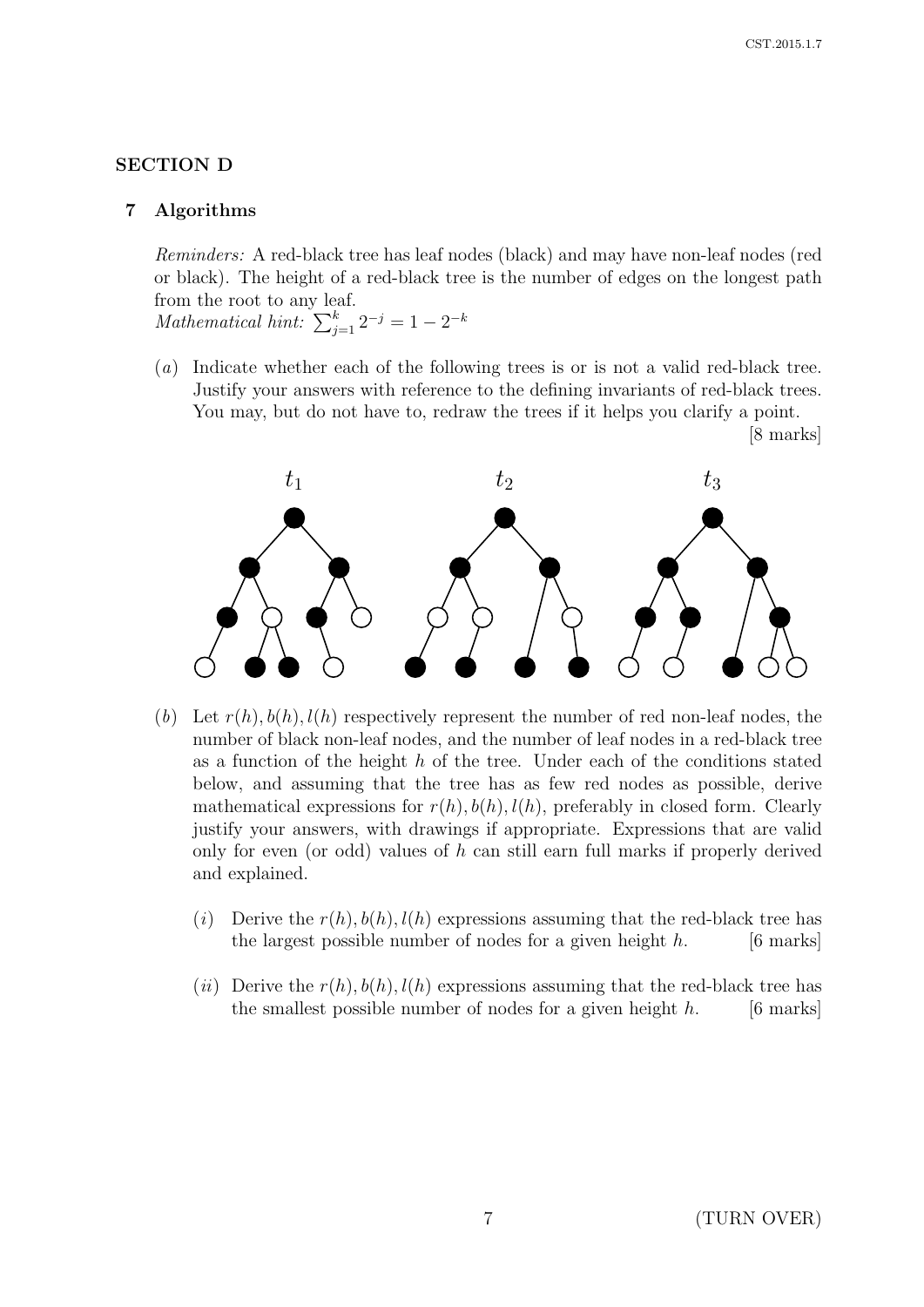#### 8 Algorithms

- (a) Explain the greedy strategy in algorithm design. To what problems does it apply? [3 marks]
- (b) If a problem can be solved with both dynamic programming and a greedy algorithm, what are the advantages of using one or the other? [2 marks]
- (c) An imaginary post office machine must issue decorative stamps adding up to a given amount of  $p$  pence. Its goal is to minimize the number of postage stamps issued, and the machine always has as many stamps as needed.
	- (i) Let the set of available denominations for the stamps be  $D = \{1p, 5p,$ 25p, 50p,  $\pounds$ 1,  $\pounds$ 2}. Can this problem be solved using bottom-up dynamic programming? If so, clearly describe your algorithm and determine its complexity. If not, prove that it cannot be done. [5 marks]
	- (ii) Let  $c_1 < c_2 < \cdots < c_n$  be n stamp denominations. Prove that if each  $c_i$  (a positive integer) is a multiple of  $c_{i-1}$  for every  $i = 2, \ldots, n$  then the greedy strategy applied to the set  $D = \{c_1, c_2, \dots, c_n\}$  finds the optimal solution for any amount p that is a multiple of  $c_1$ . [7 marks]
	- (*iii*) Provide a set of denominations for stamps  $D$  and an amount of pence  $p$ for which the greedy strategy fails to give an optimal solution, p being a multiple of the smallest denomination in  $D$ . Show what solution the greedy strategy would find and what the optimal solution is. [3 marks]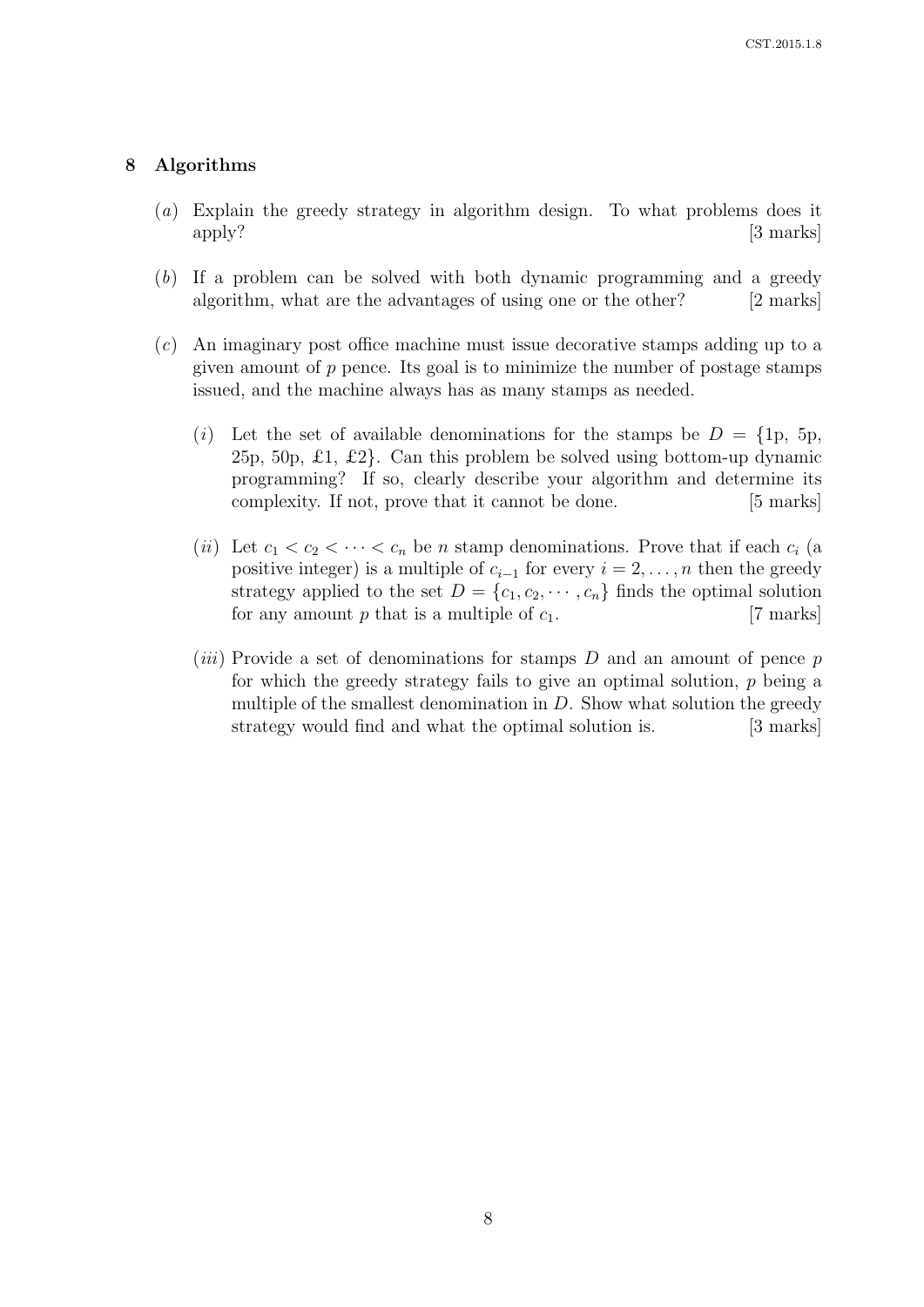## 9 Algorithms

- (a) Consider the two standard representations of directed graphs: the adjacency-list representation and the adjacency-matrix representation. Find a problem that can be solved more efficiently in the adjacency-list representation than in the adjacency-matrix representation, and another problem that can be solved more efficiently in the adjacency-matrix representation than in the adjacency-list representation. [4 marks]
- (b) Prove or disprove (by giving a counter-example) the following claim: If a directed graph G contains a path from a vertex  $u$  to a vertex  $v$ , then any depth-first search must result in  $v.d \leq u.f$ , where *d* is the discovery time and *f* the finishing time. [4 marks]
- (c) We are given an undirected, connected graph  $G = (V, E)$  with edge-weights  $w: E \to \mathbb{R}^+$  and a minimum spanning tree T of G. How would you update your minimum spanning tree  $T$  in each of the following three cases? Specify the runtime of your algorithm and give a proof that the returned tree is indeed a minimum spanning tree.
	- (i) We increase the weight of an edge e which is not in T. [3 marks]
	- (*ii*) We decrease the weight of an edge e which is in T. [3 marks]
	- (*iii*) We add a new edge e with weight  $w(e)$  to G. The weight  $w(e)$  is arbitrary, but for simplicity you may assume that after adding the edge e no two edges in G have the same weight. [6 marks]